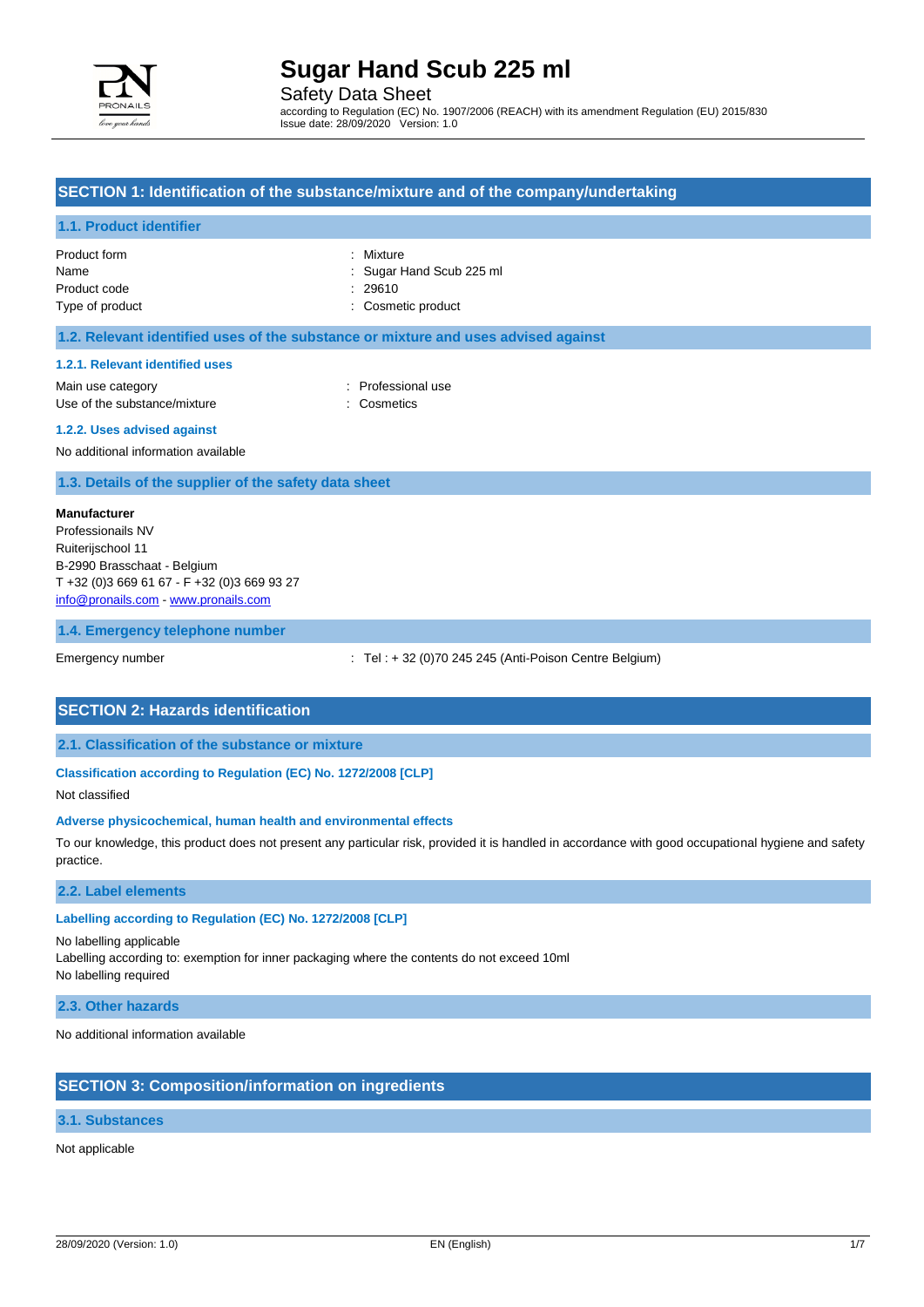Safety Data Sheet

according to Regulation (EC) No. 1907/2006 (REACH) with its amendment Regulation (EU) 2015/830

## **3.2. Mixtures**

| <b>Name</b>                          | <b>Product identifier</b>                  | %         | <b>Classification according to</b>            |
|--------------------------------------|--------------------------------------------|-----------|-----------------------------------------------|
|                                      |                                            |           | <b>Regulation (EC) No.</b><br>1272/2008 [CLP] |
| CAPRYLIC/CAPRIC TRIGLYCERIDE         | (CAS-No.) 65381-09-1<br>(EC-No.) 265-724-3 | $25 - 50$ | Not classified                                |
| PRUNUS AMYGDALUS DULCIS OIL          | (CAS-No.) 8007-69-0                        | $10 - 25$ | Not classified                                |
| <b>SUCROSE</b>                       | (CAS-No.) 57-50-1<br>(EC-No.) 200-334-9    | $10 - 25$ | Not classified                                |
| <b>GLYCERIN</b>                      | (CAS-No.) 56-81-5<br>(EC-No.) 200-289-5    | $10 - 25$ | Not classified                                |
| <b>AQUA</b>                          | (CAS-No.) 7732-18-5<br>(EC-No.) 231-791-2  | $1 - 5$   | Not classified                                |
| PERSEA GRATISSIMA OIL                | (CAS-No.) 8024-32-6<br>(EC-No.) 232-428-0  | $1 - 5$   | Not classified                                |
| <b>SUCROSE LAURATE</b>               | (CAS-No.) 37266-93-6<br>(EC-No.) 253-432-9 | $1 - 5$   | Not classified                                |
| <b>SUCROSE STEARATE</b>              | (CAS-No.) 37318-31-3<br>(EC-No.) 253-459-6 | $0,1 - 1$ | Not classified                                |
| <b>PARFUM</b>                        |                                            | $0,1 - 1$ | Not classified                                |
| <b>MICA</b>                          | (CAS-No.) 12001-26-2<br>(EC-No.) 310-127-6 | $0,1 - 1$ | Not classified                                |
| TITANIUM DIOXIDE                     | (CAS-No.) 1317-80-2<br>(EC-No.) 215-282-2  | $0,1 - 1$ | Not classified                                |
| <b>ALUMINUM OXIDE</b>                | (CAS-No.) 1344-28-1<br>(EC-No.) 215-691-6  | $0,1 - 1$ | Not classified                                |
| <b>TOCOPHERYL ACETATE</b>            | (CAS-No.) 58-95-7<br>(EC-No.) 200-405-4    | $0,1 - 1$ | Not classified                                |
| <b>TOCOPHEROL</b>                    | (CAS-No.) 54-28-4<br>(EC-No.) 200-201-5    | < 0,1     | Not classified                                |
| HELIANTHUS ANNUUS SEED OIL           | (CAS-No.) 8001-21-6<br>(EC-No.) 232-273-9  | < 0,1     | Not classified                                |
| <b>SUCROSE PALMITATE</b>             | (CAS-No.) 39300-95-3<br>(EC-No.) 254-410-1 | < 0,1     | Not classified                                |
| CI 75470                             | (CAS-No.) 1390-65-4<br>(EC-No.) 215-724-4  | < 0,1     | Not classified                                |
| <b>CUCUMIS SATIVUS FRUIT EXTRACT</b> | (CAS-No.) 89998-01-6<br>(EC-No.) 289-738-4 | < 0,1     | Not classified                                |
| SODIUM BENZOATE                      | (CAS-No.) 532-32-1<br>(EC-No.) 208-534-8   | < 0,1     | Not classified                                |
| TIN OXIDE                            | (CAS-No.) 18282-10-5<br>(EC-No.) 242-159-0 | < 0,1     | Not classified                                |
| POTASSIUM SORBATE                    | (CAS-No.) 590-00-1                         | < 0,1     | Not classified                                |

## **SECTION 4: First aid measures**

## **4.1. Description of first aid measures**

First-aid measures after inhalation : Remove person to fresh air and keep comfortable for breathing.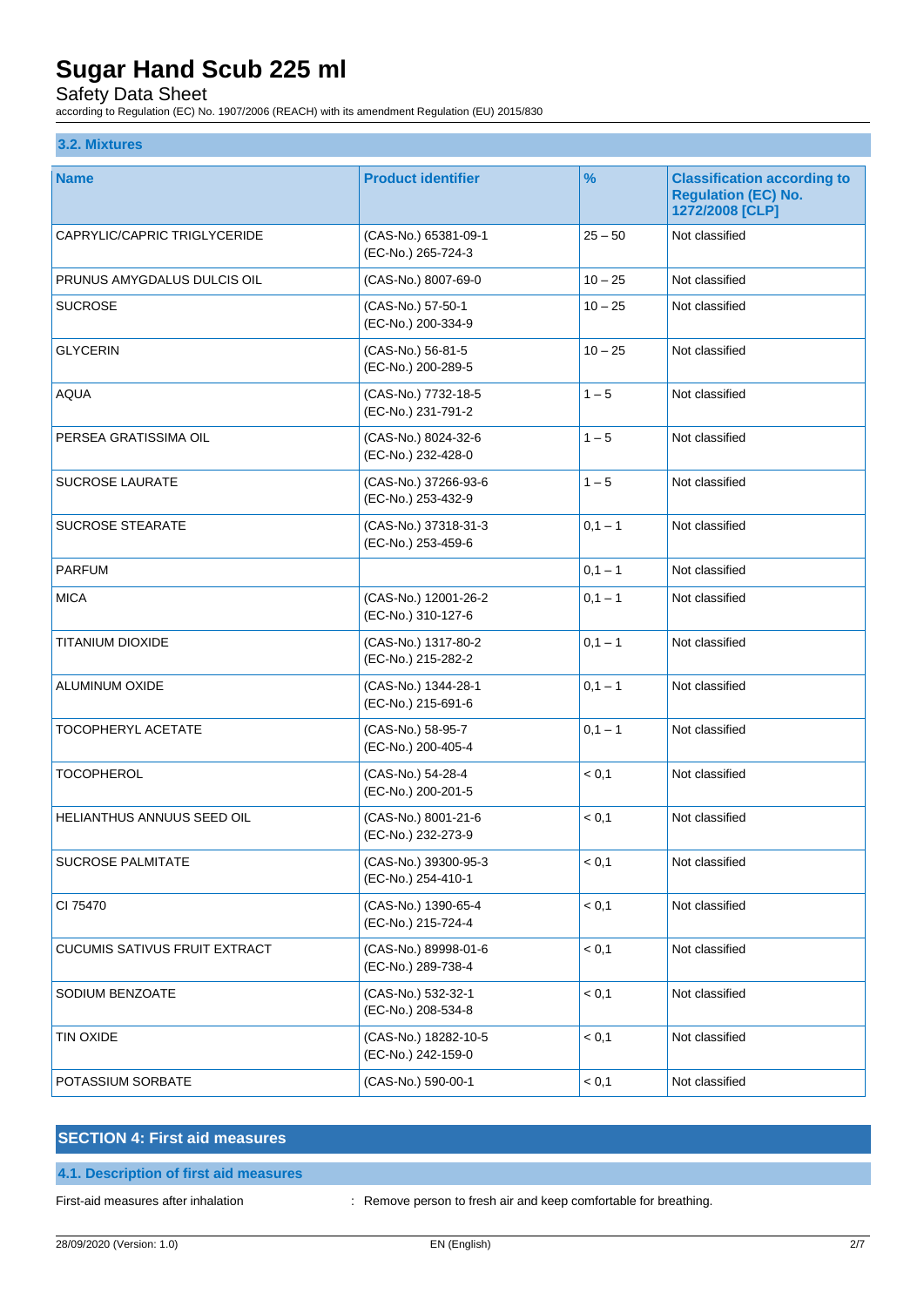## Safety Data Sheet

according to Regulation (EC) No. 1907/2006 (REACH) with its amendment Regulation (EU) 2015/830

| First-aid measures after skin contact | : Wash skin with plenty of water.                      |
|---------------------------------------|--------------------------------------------------------|
| First-aid measures after eye contact  | : Rinse eyes with water as a precaution.               |
| First-aid measures after ingestion    | : Call a poison center or a doctor if you feel unwell. |

## **4.2. Most important symptoms and effects, both acute and delayed**

No additional information available

### **4.3. Indication of any immediate medical attention and special treatment needed**

Treat symptomatically.

| <b>SECTION 5: Firefighting measures</b>                    |                                                                                                                                             |
|------------------------------------------------------------|---------------------------------------------------------------------------------------------------------------------------------------------|
| 5.1. Extinguishing media                                   |                                                                                                                                             |
| Suitable extinguishing media                               | : Water spray. Dry powder. Foam. Carbon dioxide.                                                                                            |
| 5.2. Special hazards arising from the substance or mixture |                                                                                                                                             |
| Hazardous decomposition products in case of fire           | : Toxic fumes may be released.                                                                                                              |
| 5.3. Advice for firefighters                               |                                                                                                                                             |
| Protection during firefighting                             | : Do not attempt to take action without suitable protective equipment. Self-contained<br>breathing apparatus. Complete protective clothing. |

| <b>SECTION 6: Accidental release measures</b>                            |                                                                                                                                                                |
|--------------------------------------------------------------------------|----------------------------------------------------------------------------------------------------------------------------------------------------------------|
| 6.1. Personal precautions, protective equipment and emergency procedures |                                                                                                                                                                |
| 6.1.1. For non-emergency personnel                                       |                                                                                                                                                                |
| Emergency procedures                                                     | : Ventilate spillage area.                                                                                                                                     |
| 6.1.2. For emergency responders                                          |                                                                                                                                                                |
| Protective equipment                                                     | : Do not attempt to take action without suitable protective equipment. For further information<br>refer to section 8: "Exposure controls/personal protection". |
| <b>6.2. Environmental precautions</b>                                    |                                                                                                                                                                |
| Avoid release to the environment.                                        |                                                                                                                                                                |
| 6.3. Methods and material for containment and cleaning up                |                                                                                                                                                                |
| Methods for cleaning up<br>Other information                             | : Take up liquid spill into absorbent material.<br>Dispose of materials or solid residues at an authorized site.                                               |
| 6.4. Reference to other sections                                         |                                                                                                                                                                |

For further information refer to section 13.

| <b>SECTION 7: Handling and storage</b>                            |                                                                                                                                                                                              |
|-------------------------------------------------------------------|----------------------------------------------------------------------------------------------------------------------------------------------------------------------------------------------|
| 7.1. Precautions for safe handling                                |                                                                                                                                                                                              |
| Precautions for safe handling<br>Hygiene measures                 | : Ensure good ventilation of the work station. Wear personal protective equipment.<br>: Do not eat, drink or smoke when using this product. Always wash hands after handling the<br>product. |
| 7.2. Conditions for safe storage, including any incompatibilities |                                                                                                                                                                                              |
| Storage conditions                                                | : Store in a well-ventilated place. Keep cool.                                                                                                                                               |
| 7.3. Specific end use(s)                                          |                                                                                                                                                                                              |
| No additional information available                               |                                                                                                                                                                                              |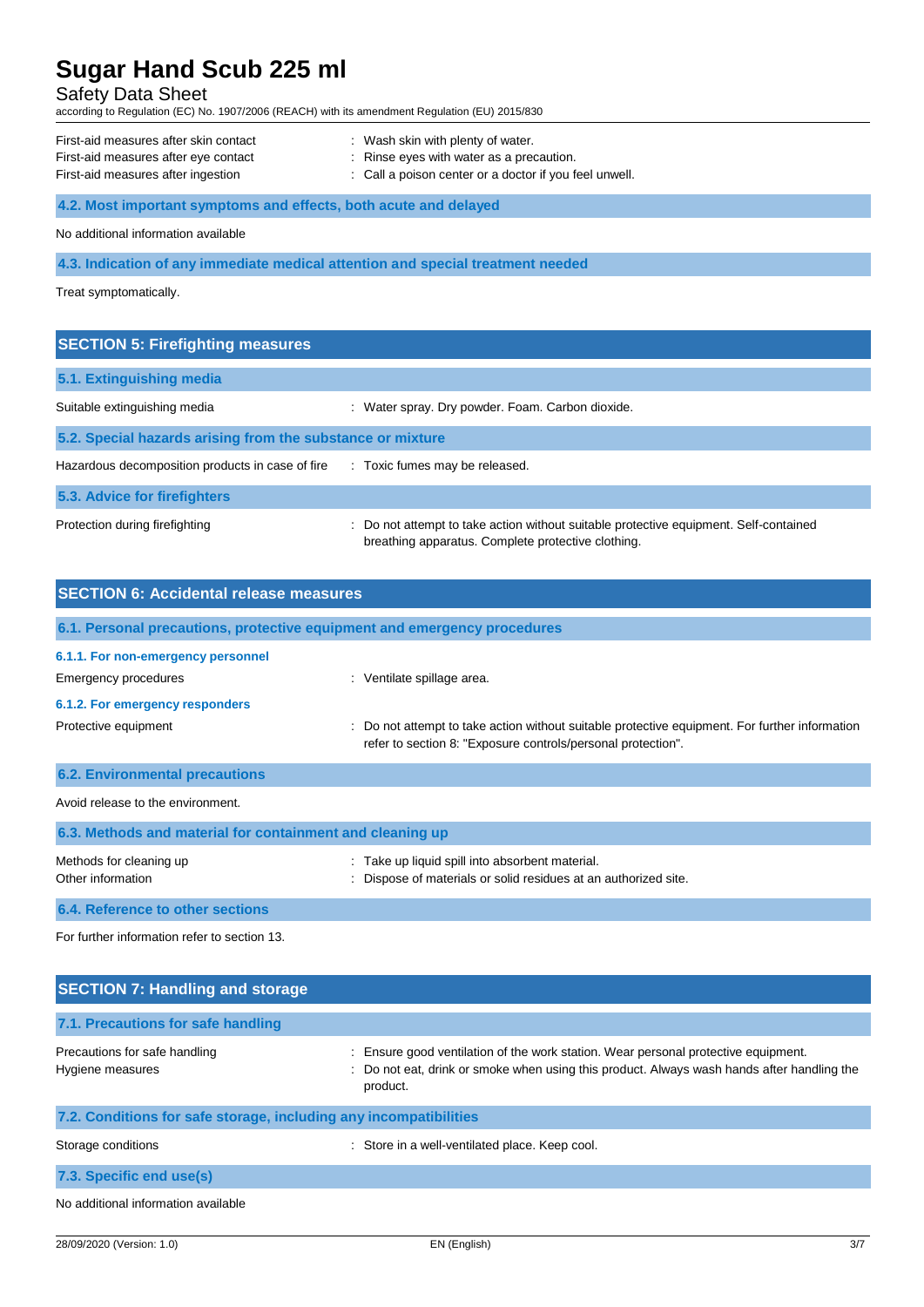## Safety Data Sheet

according to Regulation (EC) No. 1907/2006 (REACH) with its amendment Regulation (EU) 2015/830

# **SECTION 8: Exposure controls/personal protection 8.1. Control parameters** No additional information available **8.2. Exposure controls Appropriate engineering controls:** Ensure good ventilation of the work station. **Hand protection:** Protective gloves

**Eye protection:** Safety glasses

## **Skin and body protection:**

Wear suitable protective clothing

## **Respiratory protection:**

In case of insufficient ventilation, wear suitable respiratory equipment

## **Personal protective equipment symbol(s):**



**Environmental exposure controls:** Avoid release to the environment.

| <b>SECTION 9: Physical and chemical properties</b>         |                     |
|------------------------------------------------------------|---------------------|
|                                                            |                     |
| 9.1. Information on basic physical and chemical properties |                     |
| Physical state                                             | : Liquid            |
| Appearance                                                 | : Liquid.           |
| Colour                                                     | $:$ pink.           |
| Odour                                                      | : characteristic.   |
| Odour threshold                                            | : No data available |
| рH                                                         | No data available   |
| Relative evaporation rate (butylacetate=1)                 | : No data available |
| Melting point                                              | Not applicable      |
| Freezing point                                             | : No data available |
| Boiling point                                              | : No data available |
| Flash point                                                | : No data available |
| Auto-ignition temperature                                  | : No data available |
| Decomposition temperature                                  | : No data available |
| Flammability (solid, gas)                                  | : Not applicable    |
| Vapour pressure                                            | No data available   |
| Relative vapour density at 20 °C                           | : No data available |
| Relative density                                           | : No data available |
| Solubility                                                 | : No data available |
| Partition coefficient n-octanol/water (Log Pow)            | : No data available |
| Viscosity, kinematic                                       | : No data available |
| Viscosity, dynamic                                         | : No data available |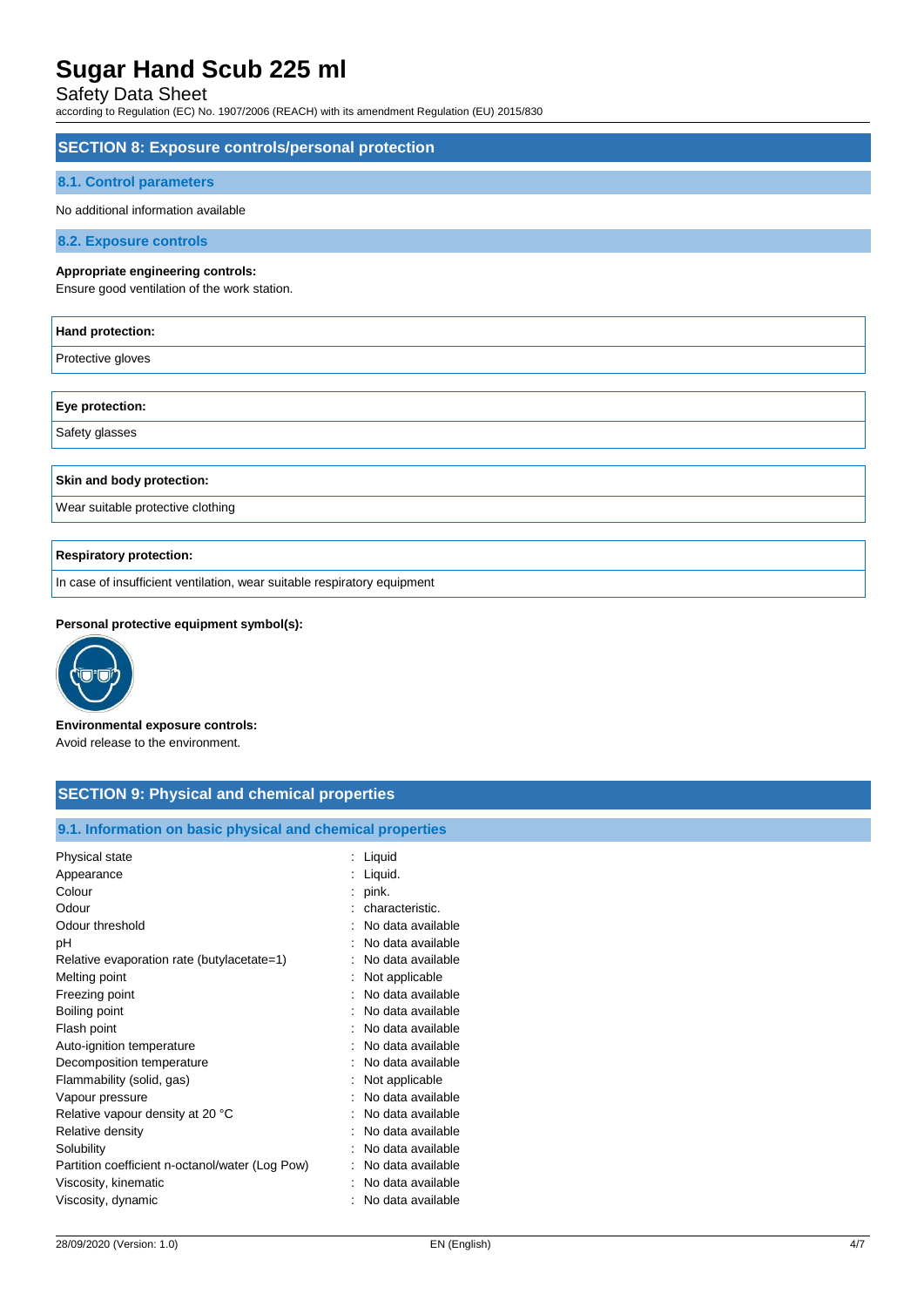## Safety Data Sheet

according to Regulation (EC) No. 1907/2006 (REACH) with its amendment Regulation (EU) 2015/830

| Explosive properties | : No data available |
|----------------------|---------------------|
| Oxidising properties | : No data available |
| Explosive limits     | : No data available |

**9.2. Other information**

No additional information available

## **SECTION 10: Stability and reactivity**

### **10.1. Reactivity**

The product is non-reactive under normal conditions of use, storage and transport.

### **10.2. Chemical stability**

Stable under normal conditions.

**10.3. Possibility of hazardous reactions**

No dangerous reactions known under normal conditions of use.

**10.4. Conditions to avoid**

None under recommended storage and handling conditions (see section 7).

**10.5. Incompatible materials**

No additional information available

**10.6. Hazardous decomposition products**

Under normal conditions of storage and use, hazardous decomposition products should not be produced.

| <b>SECTION 11: Toxicological information</b>                       |                                  |  |
|--------------------------------------------------------------------|----------------------------------|--|
| 11.1. Information on toxicological effects                         |                                  |  |
| Acute toxicity (oral)<br>Acute toxicity (dermal)                   | Not classified<br>Not classified |  |
| Acute toxicity (inhalation)                                        | : Not classified                 |  |
| Skin corrosion/irritation                                          | Not classified<br>÷              |  |
| Serious eye damage/irritation<br>Respiratory or skin sensitisation | Not classified<br>Not classified |  |
| Germ cell mutagenicity<br>Carcinogenicity                          | Not classified<br>Not classified |  |
| Reproductive toxicity                                              | : Not classified                 |  |
| STOT-single exposure                                               | Not classified                   |  |
| STOT-repeated exposure                                             | Not classified                   |  |
| Aspiration hazard                                                  | Not classified                   |  |
| <b>SECTION 12: Ecological information</b>                          |                                  |  |

| 12.1. Toxicity                                              |                                                                                                                            |
|-------------------------------------------------------------|----------------------------------------------------------------------------------------------------------------------------|
| Ecology - general                                           | : The product is not considered harmful to aquatic organisms nor to cause long-term adverse<br>effects in the environment. |
| Hazardous to the aquatic environment, short-term<br>(acute) | Not classified                                                                                                             |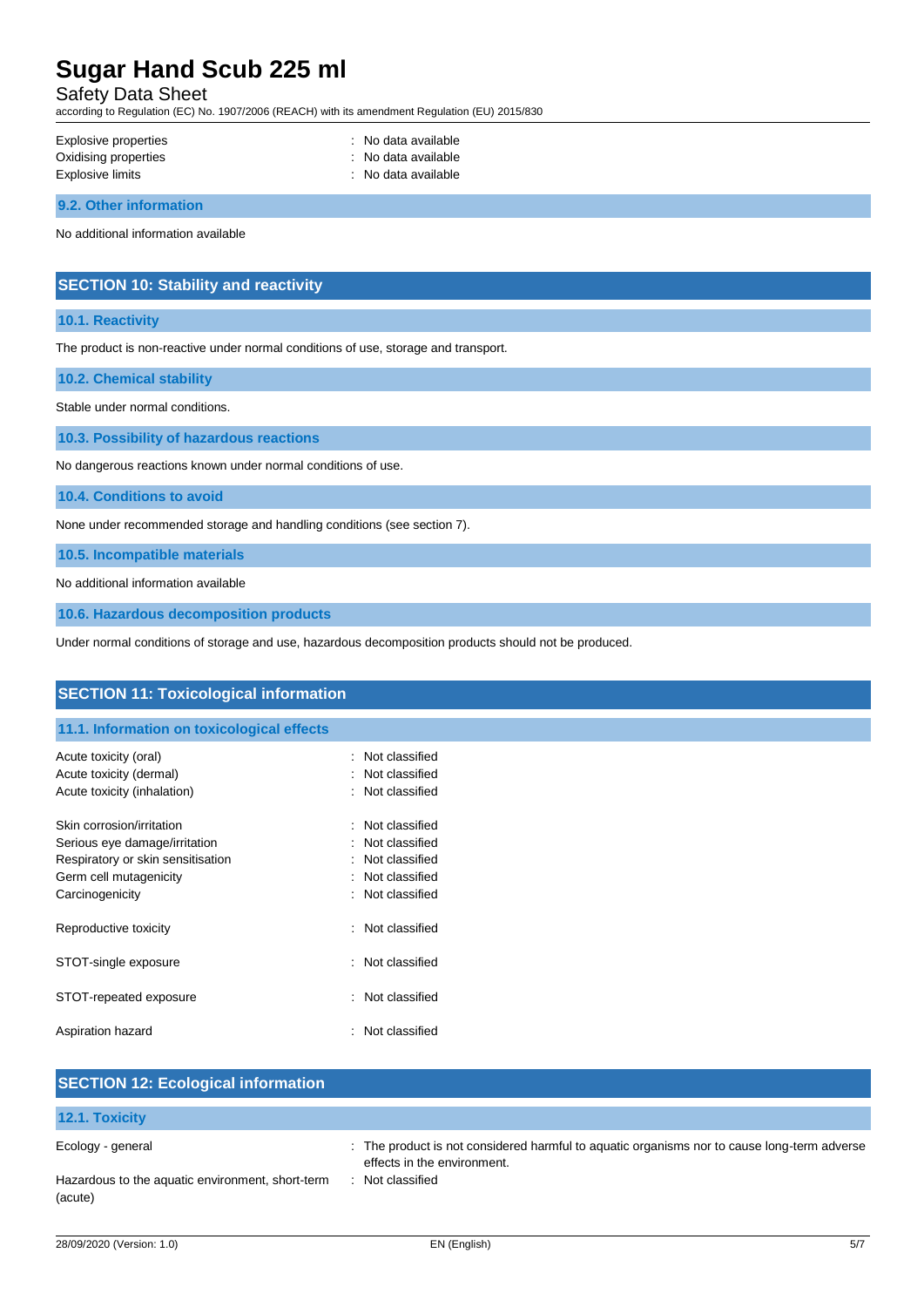## Safety Data Sheet

according to Regulation (EC) No. 1907/2006 (REACH) with its amendment Regulation (EU) 2015/830

| : Not classified<br>Hazardous to the aquatic environment, long-term<br>(chronic) |
|----------------------------------------------------------------------------------|
| 12.2. Persistence and degradability                                              |
| No additional information available                                              |
| 12.3. Bioaccumulative potential                                                  |
| No additional information available                                              |
| 12.4. Mobility in soil                                                           |
| No additional information available                                              |
| 12.5. Results of PBT and vPvB assessment                                         |
| No additional information available                                              |
| 12.6. Other adverse effects                                                      |
| No additional information available                                              |
| <b>SECTION 13: Disposal considerations</b>                                       |

**13.1. Waste treatment methods**

Waste treatment methods : Dispose of contents/container in accordance with licensed collector's sorting instructions.

# **SECTION 14: Transport information**

In accordance with ADR / RID / IMDG / IATA / ADN

| 14.1. UN number                                                                                                                                                                                                                                            |                                                                                                  |
|------------------------------------------------------------------------------------------------------------------------------------------------------------------------------------------------------------------------------------------------------------|--------------------------------------------------------------------------------------------------|
| UN-No. (ADR)<br>UN-No. (IMDG)<br>UN-No. (IATA)<br>UN-No. (ADN)<br>UN-No. (RID)                                                                                                                                                                             | : Not applicable<br>Not applicable<br>Not applicable<br>: Not applicable<br>: Not applicable     |
| 14.2. UN proper shipping name                                                                                                                                                                                                                              |                                                                                                  |
| Proper Shipping Name (ADR)<br>Proper Shipping Name (IMDG)<br>Proper Shipping Name (IATA)<br>Proper Shipping Name (ADN)<br>Proper Shipping Name (RID)                                                                                                       | : Not applicable<br>Not applicable<br>Not applicable<br>: Not applicable<br>: Not applicable     |
| 14.3. Transport hazard class(es)                                                                                                                                                                                                                           |                                                                                                  |
| <b>ADR</b><br>Transport hazard class(es) (ADR)<br><b>IMDG</b><br>Transport hazard class(es) (IMDG)<br><b>IATA</b><br>Transport hazard class(es) (IATA)<br><b>ADN</b><br>Transport hazard class(es) (ADN)<br><b>RID</b><br>Transport hazard class(es) (RID) | : Not applicable<br>: Not applicable<br>: Not applicable<br>: Not applicable<br>: Not applicable |
| 14.4. Packing group                                                                                                                                                                                                                                        |                                                                                                  |
| Packing group (ADR)                                                                                                                                                                                                                                        | : Not applicable                                                                                 |